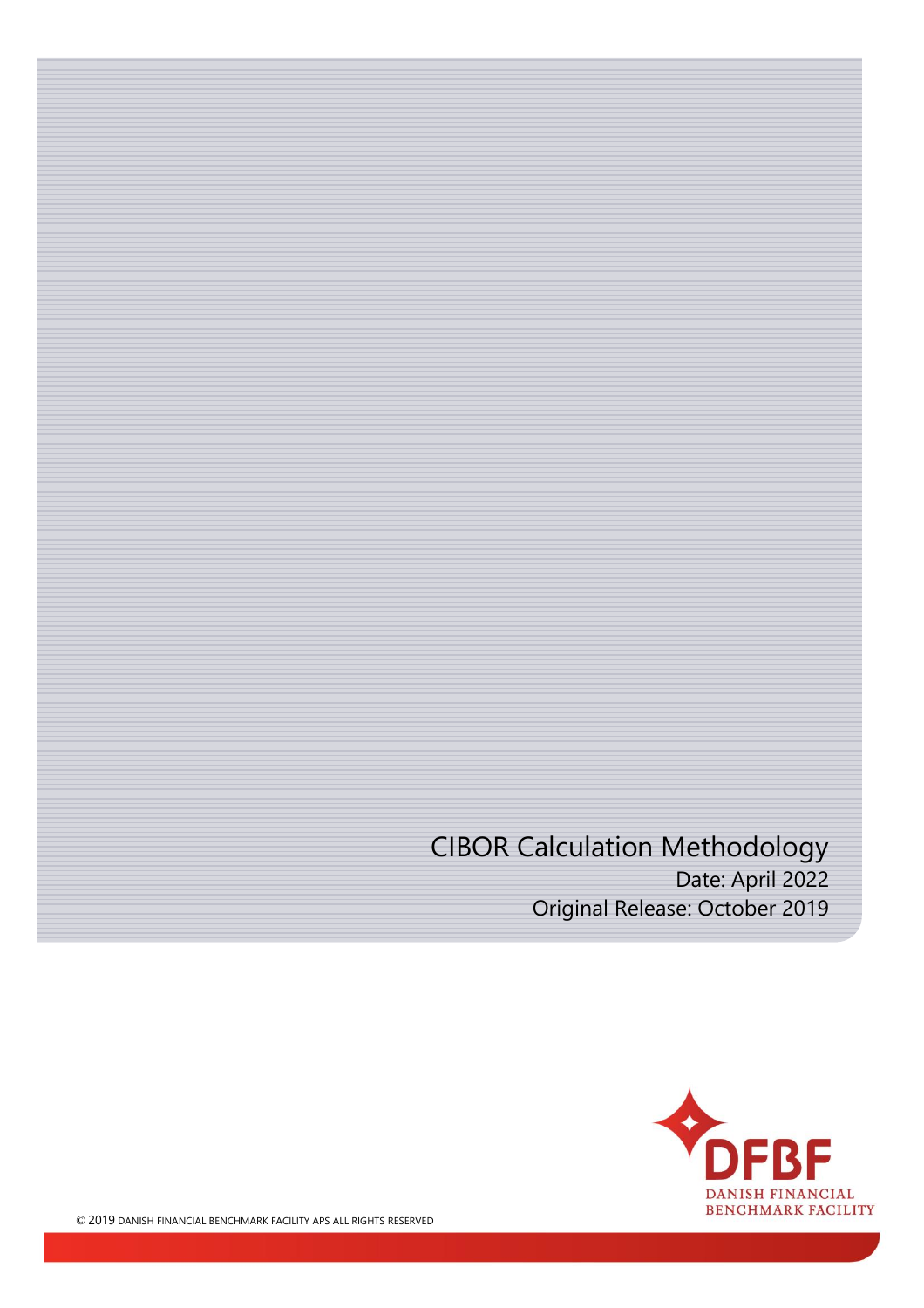# Contents

| 2.1 |  |
|-----|--|
| 2.2 |  |
| 2.3 |  |
| 2.4 |  |
| 2.5 |  |
|     |  |
|     |  |
|     |  |

Copyright © by Danish Financial Benchmark ApS (DFBF) All rights reserved. This document or any portion thereof may not be reproduced or used in any manner whatsoever without the express written permission of DFBF.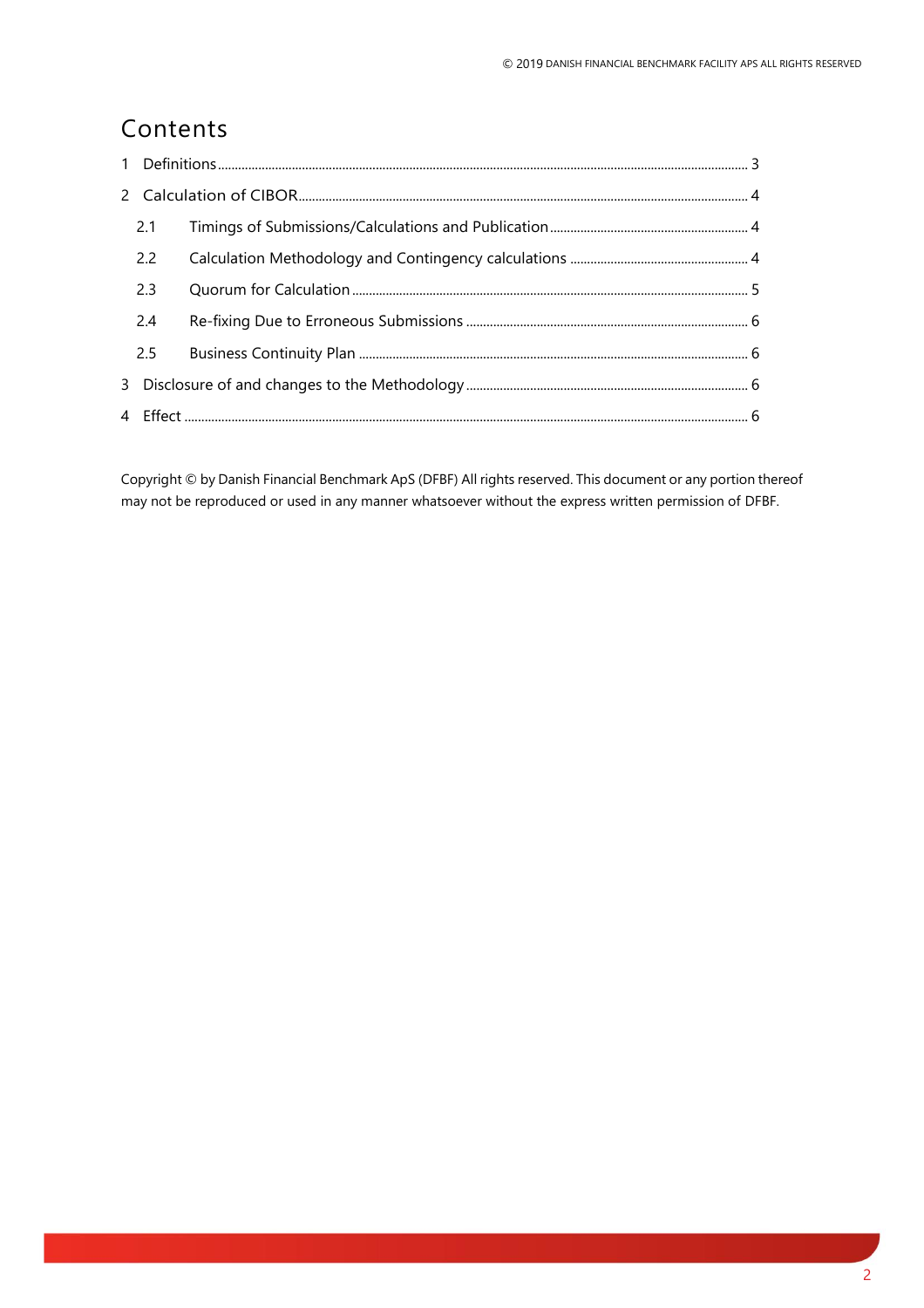# <span id="page-2-0"></span>1 Definitions

For the purposes of the CIBOR Calculation Methodology (hereinafter referred to as the "Methodology"), the following definitions shall apply:

**"Benchmark Administrator"** shall mean the Danish Financial Benchmark Facility (DFBF).

**"Benchmarks Oversight Committee"** shall mean the committee (**the Committee**) within the DFBF that has the primary governance oversight of the Methodology, determination, and dissemination of the Benchmarks. The Committee's purpose is to support the integrity, accuracy, and reliability of the Benchmarks to the benefit of all users of the benchmark and reliant market participants.

**"Panel Bank"** shall mean a bank which has been assigned the status of Panel Bank pursuant to Section 1 of the Panel Bank Code of Conduct and submits Input Data for the calculation of the Benchmarks.

**"Input Data"** shall mean the definition of Input Data, and the priority of Input Data as described in the DFBF CIBOR Panel Bank Code of Conduct.

**"The Benchmark"** shall mean CIBOR ®.

**"CIBOR**" being the rate of interest, at which a Panel Bank would lend DKK, if they were to do so, for a period of 1 week, 1, 3, 6 and12 months' maturity to a prime bank on an uncollateralized basis (i.e. unsecured interbank loan).

**"DRP"** shall mean the Disaster Recovery Protocol.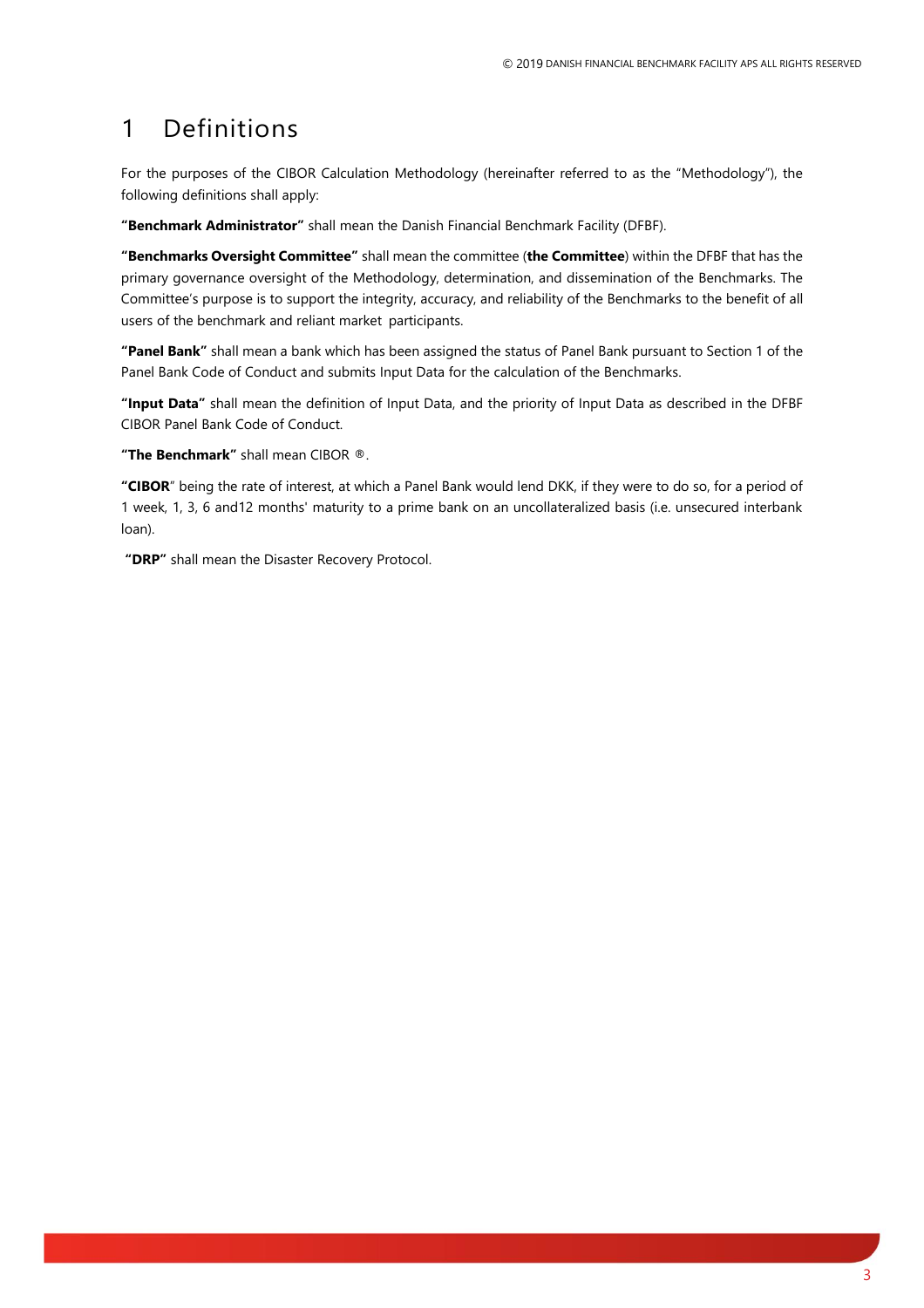# <span id="page-3-0"></span>2 Calculation of CIBOR

### <span id="page-3-1"></span>2.1 Timings of Submissions/Calculations and Publication

The Input Data for the calculation of CIBOR shall be submitted by Panel Banks to the DFBF every good business day (being defined as a day when banks are open in Denmark), between 10:30am and 10:45am local time.

CIBOR shall be calculated for transactions that are to be settled on the second business day following the calculation date, with the act/360 convention.

The DFBF shall check the formal correctness of the Input Data between 10:45am and 11:00am local time and resolve any discrepancies directly with the Panel Bank in question, should they occur. Panel Banks may, exceptionally, alter their Input Data at that time, but not later than 10:55am. local time.

| <b>Activity</b>                  | <b>Key times</b>     |
|----------------------------------|----------------------|
| Submission time                  | 10:30am - 10:45am    |
| Check Input Data accuracy        | $10:45$ am - 11:00am |
| Submission deadline              | 10:55am              |
| Calculation/Publication          | 11:00am              |
| DRP calculation time             | 11:30am              |
| Reporting of errors              | $10:55am - 1:00pm$   |
| Notification of re-fix           | 2:00 <sub>pm</sub>   |
| Re-fix time                      | 3:00pm               |
| Publication of final submissions | Yes                  |

The calculation of CIBOR shall take place at 11:00am. local time.

## <span id="page-3-2"></span>2.2 Calculation Methodology and Contingency calculations

CIBOR shall be calculated as the mathematical arithmetic mean rounded to four decimal places for the following maturities: 1 week, 1, 3 and 6 months, and 1 year, in the following manner:

- a. if the DFBF receives Input Data from twelve (12) or more panel banks, the rate for the relevant maturity shall be the arithmetic mean of the rates, net of the three highest and three lowest rates;
- b. if the DFBF receives Input Data from between eight (8) and eleven (11) panel banks, the rate for the relevant maturity shall be the arithmetic mean of the remaining rates net of the two highest and two lowest rates;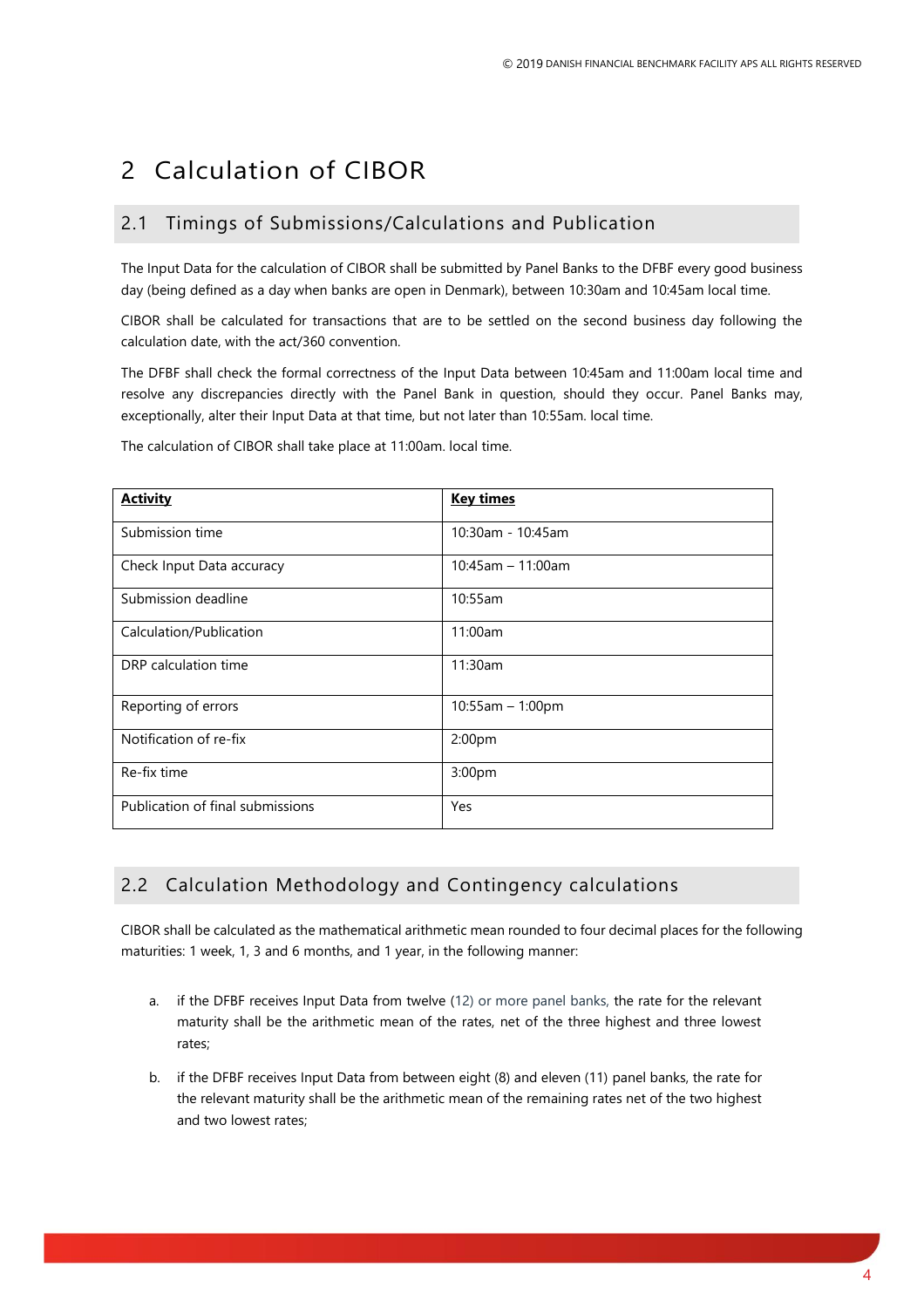- c. if the DFBF receives Input Data from between four (4) and seven (7) panel banks, the rate for the relevant maturity shall be the arithmetic mean of the remaining rates net of the highest and lowest rate;
- d. if the DFBF receives Input Data from less than four (4) panel banks, but greater than one panel bank, then the shortfall of one or two contributions will be replaced by using the previous day's CIBOR rates once or twice respectively, adjusted with the net change in CITA fixing for the corresponding maturity.
- e. If the DFBF receives Input Data from only one panel or zero (0) banks, then yesterday's aggregate benchmark rate will be published, adjusted for the net change in the corresponding maturity for CITA.

| <b>Number of Submissions</b> | <b>Calculation Method and Contingency Calculations</b>                                                                                                                                                                                                                                                                                                                                                                 |
|------------------------------|------------------------------------------------------------------------------------------------------------------------------------------------------------------------------------------------------------------------------------------------------------------------------------------------------------------------------------------------------------------------------------------------------------------------|
| 12 or more                   | Top and tail three (3) highest and lowest then arithmetic mean<br>of remaining submissions                                                                                                                                                                                                                                                                                                                             |
| $8 - 11$                     | Top and tail two (2) highest and lowest then arithmetic mean of<br>remaining submissions                                                                                                                                                                                                                                                                                                                               |
| $4 - 7$                      | Top and tail one (1) highest and lowest then arithmetic mean of<br>remaining submissions                                                                                                                                                                                                                                                                                                                               |
| $2 - 3$ Contingency          | In the case where the required quorum is not met and the DFBF<br>receives Input Data from less than four (4) panel banks, but greater<br>than one panel bank, contingency measures are enacted and the<br>shortfall of one or two contributions will be replaced by using the<br>previous day's CIBOR rates once or twice respectively, adjusted with<br>the net change in CITA fixing for the corresponding maturity. |
| 0-1 Contingency              | Publish yesterday's aggregate benchmark rate, adjusted for the<br>net change in the corresponding maturity for CITA                                                                                                                                                                                                                                                                                                    |

Once announced and published, the CIBOR rates shall be final subject to the Post Publication Re-determination policy as described in 2.4.

## <span id="page-4-0"></span>2.3 Quorum for Calculation

The quorum for calculation is 4. In the case that less than 4 contributions are received the contingency procedure will apply.

When applying Contingency measures, the use of the previous day's rate would be adjusted by the net change in the corresponding movement reflected in the CITA fixing for that day. For 1 week CIBOR, the adjustment will be equal to the to the net change in 1 month CITA.

In the event that CITA did not make quorum then the CITA fixing would still be used to measure the adjustment to CIBOR referenced above, even if the CITA rate used was the previous day's published rate.